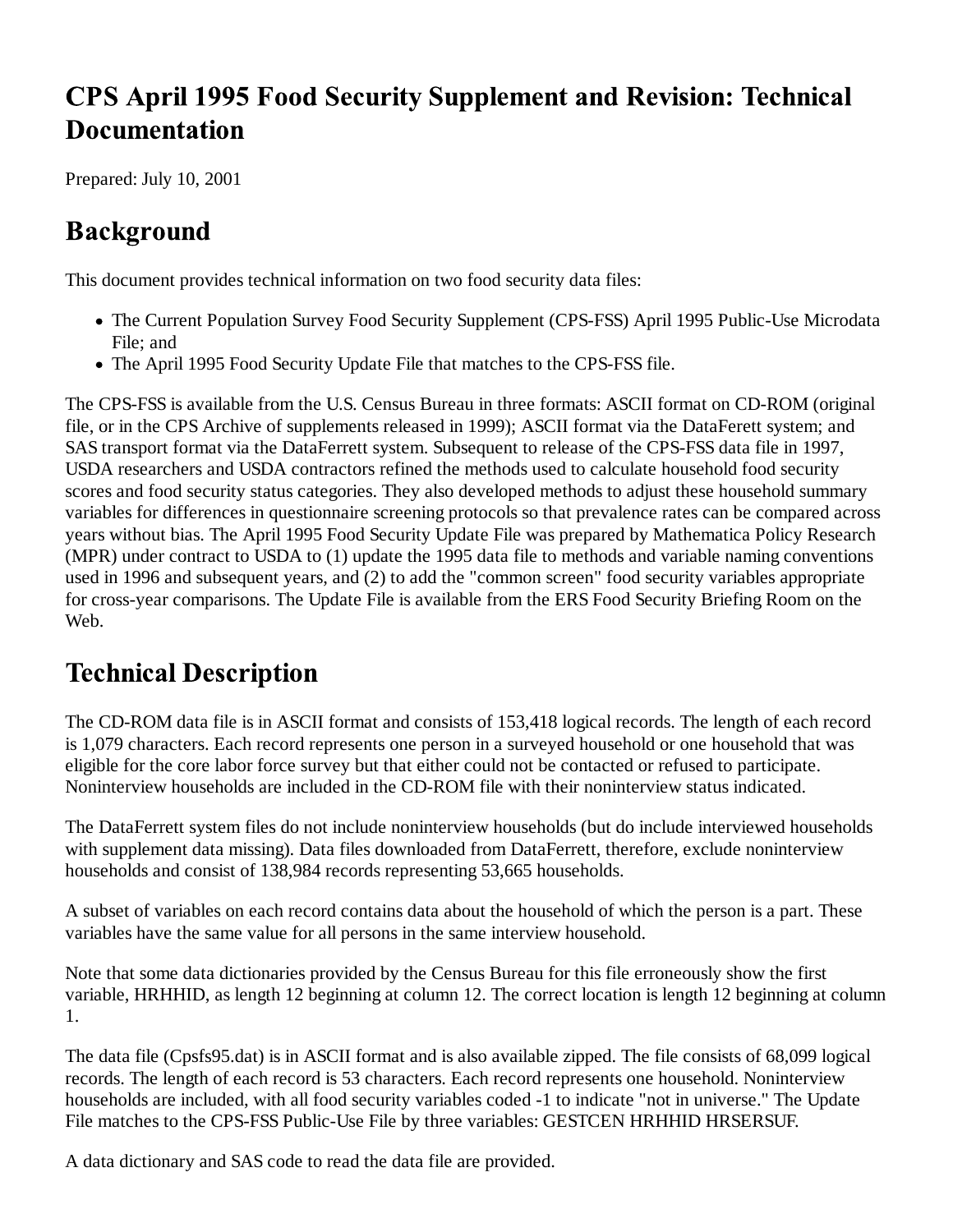# **Contents of the Data File**

Throughout the rest of this document, the two files are described as a single data file, assuming that the two files have already been merged.

The file includes data in three general categories:

(1) Monthly labor force survey data and recodes, collected by the Census Bureau for the Bureau of Labor Statistics. These variables are described briefly in the data dictionary. For concepts and definitions underlying these data, users should refer to the technical documentation for the CPS monthly labor force data available from the Bureau of Labor Statistics. Included are geographic, demographic, income, and employment data which may be of interest to those analyzing the food security supplement.

(2) Food Security Supplement data, collected by the Census Bureau for the United States Department of Agriculture. These data consist of answers by household respondents to questions about household food expenditures, use of food assistance programs, and experiences and behaviors related to food security, food insecurity, and hunger. All of the Food Security Supplement variables are household-level data except the supplement person weight, the food security status person weight, and the identifier for the focus child for individually referenced children in rotation 8.

(3) Food security and hunger scale and status indicators calculated from the Food Security Supplement data by the Economic Research Service of the United States Department of Agriculture. These indicate the screening status of the household, as well as continuous and categorical measures of food security status.

# **Contents of the Food Security Supplement Questionnaire**

A facsimile of the Food Security Supplement questionnaire is available on the ERS website and on the Census Bureau Website. It is also available in Hamilton et al., Household Food Security in the United States in 1995: Summary Report of the Food Security Measurement Project, available from the Food and Nutrition Service website. (The questionnaire is in appendix A, which is included only in the printed version of the report, not in the electronic version available on the FNS site.) Variable names in the data dictionary generally consist of the prefix HE (household variable, edited) followed by the question number from the questionnaire. The major sections are as follows:

(1) Food Spending (HES1 - HES8).

(2) Food Program Participation (HES9 - HES9G).

(3) Food Sufficiency, Food Security, and Ways of Avoiding or Ameliorating Food Deprivation (HES11A - HES58). This section includes, among other items, the 18 food security and hunger items that are used to calculate the household food security scale.

## **Screening of the Food Security Supplement**

The Food Security Supplement includes several screens to reduce respondent burden and to avoid embarrassing respondents by asking them questions that are inappropriate, given other information they have provided in the survey. The screener variables use information from the monthly labor force core data as well as from the Food Security Supplement. Households with incomes above 185 percent of the poverty threshold for that household (HRPOOR=2, estimated from HUFAMINC and HRNUMHOU) were not asked the questions on participation in food assistance programs. Households with income above 185 percent of poverty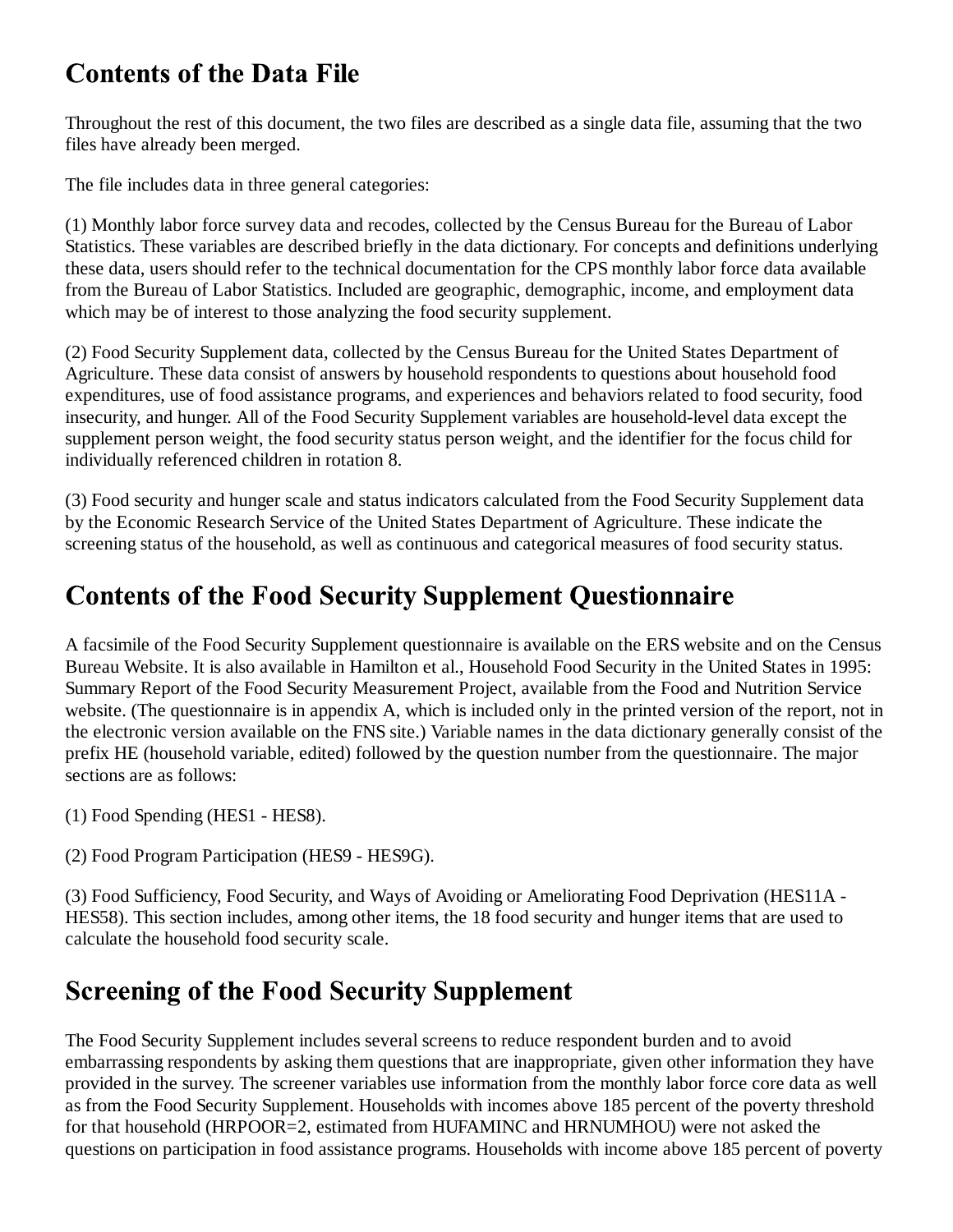who registered little or no indication of food stress on HES15, HES16, or HESS11/11A were not asked the questions in the "Food Sufficiency, Food Security, and the Ways of Avoiding or Ameliorating Food Deprivation" section.

Looking ahead, changes in the initial screener will be introduced in the 1996 and 1997 surveys, and in 1998 the questionnaire will be reorganized and two "internal" screeners added in the main food security section (the questions that are used to calculate the household food security scale). These different screening procedures bias estimated prevalences of food insecurity and hunger differently in each year. Adjustments must be made for these differences to compare prevalences of food security and hunger across years. This topic is discussed below under the heading "Food security scales and screener variables."

Screeners also were applied based on whether the household included any children, so that households without children were not asked questions that refer specifically to children. These screeners, as calculated at the time of the survey, classified as children all persons 17 or younger. However, for processing and analyzing the food security data, persons who are household reference persons or spouses of household reference persons (PERRP=1, 2, or 3) are not considered children even if they are 17 or younger. The food security scale, status, and screener variables reflect this recoding; however, the individual item responses are not recoded, and the user will need to recode these if they are to be analyzed or used to replicate scale scores.

#### **Food Security Scales and Screener Variables**

The main purpose of the Food Security Supplement is to provide information about food security, food insecurity, and hunger in the nation's households. Several variables are provided in the data file that identify the food security status of each household during the previous 12 months. All of these variables are based on responses to a set of 18 items in the Supplement that are indicators of food insecurity and hunger. HRFS12M3 is the raw score—a count of the number of items affirmed by the household respondent. Households that were screened out are assigned a score of -5 on this variable to remind users that these households were not actually asked any of the 18 items. HRFS12M4 is the household food security scale score, a continuous score based on fitting the data to a single-parameter Rasch model using item calibrations calculated from the 1995 data. Computed values range from about 1 to 14. Scale scores for households that affirmed no items cannot be calculated within the Rasch model. These households are food secure, but the degree of their food security is not known and may vary widely from household to household. They are assigned scale scores of -6 to remind users that they require special handling in analyses that assume linearity of the scale scores. Households that were screened out are assigned a score of -5 on this variable. HRFS12M1 is a categorical variable based on the scale score that classifies households in three categories: food secure, food insecure without hunger, and food insecure with hunger. HRFS12M2 is the same as HRFS12M1 except that the food-insecure-with-hunger category is subdivided to level 1 and level 2 hunger. The level 2 hunger category corresponds operationally with the "Severe Hunger" category described in *Household Food Security in the United States in 1995: Summary Report of the Food Security Measurement Project* and with the "Food Insecure with Hunger (Severe)" category described in *Guide to Measuring Household Food Security - 2000*, both published by the Food and Nutrition Service.

The food security variables described in the previous paragraph are based on the 18 food security indicator items as they were administered in the 1995 survey. A second set of food security scale and status indicators are provided that are adjusted for interyear differences in survey screening procedures. These "commonscreen" variables are comparable to corresponding variables in the September 1996, April 1997, August 1998, and April 1999 data files. Prevalence estimates based on these common-screen variables are comparable across these years. The common-screen-based food security variables are HRFS12C3 (raw score), HRFS12C4 (Rasch-based scale score), HRFS12C1 (3-category food security status indicator), and HRFS12C2 (4-category food security status indicator). The common-screen food security variables are needed because the screening procedures used in administering the Food Security Supplements varied somewhat from year to year. In all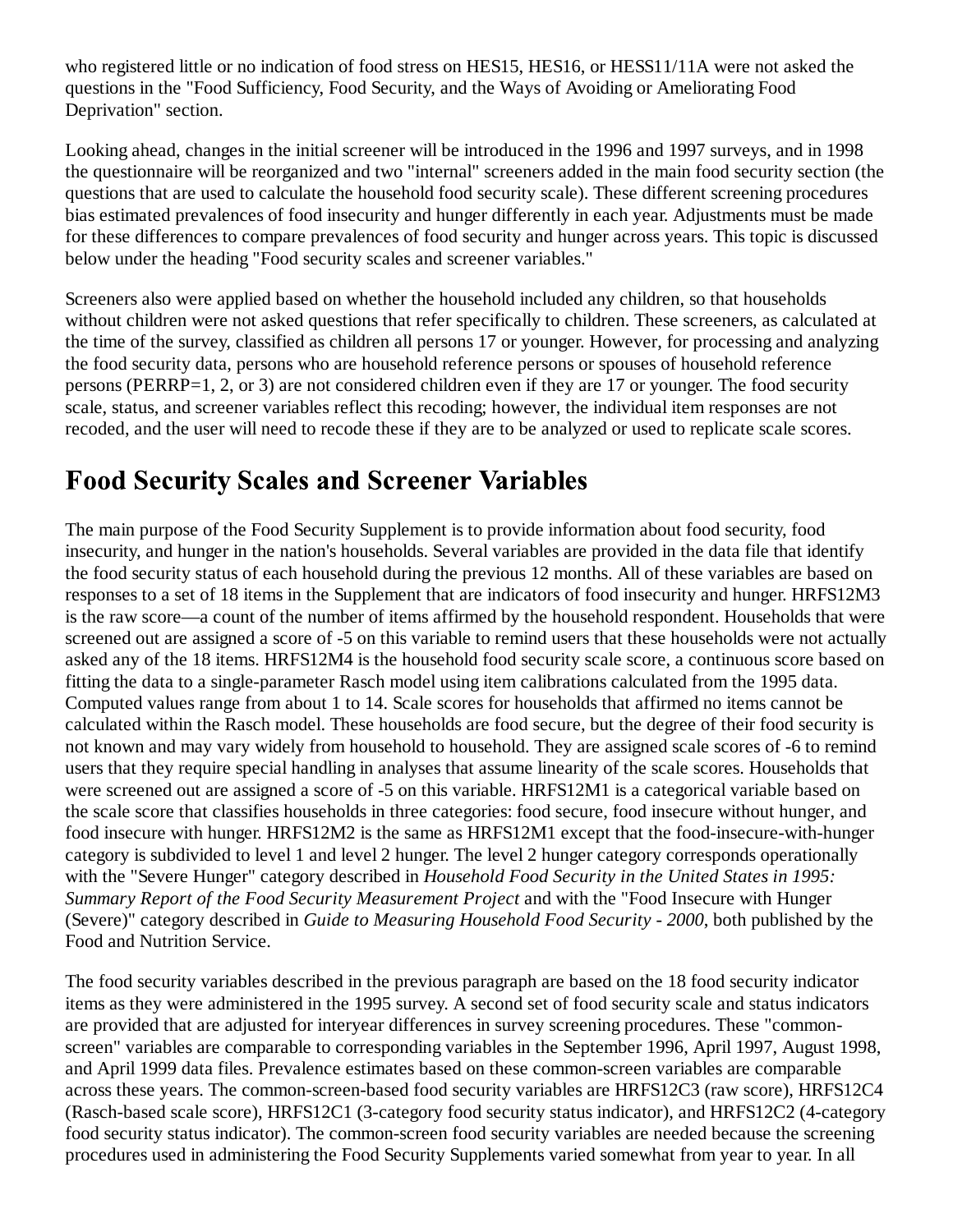years, households that were screened out after a few initial questions are classified as food secure. However, comparisons across years of the item responses of households with identical responses to the preliminary screener variables show that some households that were screened out under more stringent screening rules would have been classified as food insecure (or, in a few cases, even as food insecure with hunger) if they had not been screened out. The screening procedures, therefore, bias prevalence estimates of food security and hunger downward, and the extent of the bias varies across years. To compare prevalence rates across years, it is essential to adjust the data from each year so that it matches, as nearly as possible, a common set of screening procedures. That is, negative responses must be imputed to households that would have been screened out at the initial screener in any year. For surveys prior to 1998, negative responses also must be imputed to "downstream" variables for households that would have been screened out at either of the internal screens that were first implemented in 1998.

A screener status variable, HRFS12CS, is provided to indicate screening status under the 1995-98 common screen. The variable indicates whether the household would have been administered all questions in the food security scale, would have been screened out prior to the first of the 18 scale items, or would have been screened out at either of the two internal screens introduced in 1998.

# **Changes from Previous Years' Food Security Supplements**

The CPS-FSS April 1995 Microdata File includes 4 household summary food security variables:

- 12-month and 30-day food security scale variables HSCAL12 and HSCAL30. These are continuous, interval-level measures of household food security status and range from 0 to 10.
- 12-month and 30-day food security status variables HSCAL12D and HSCAL30C. These are categorical variables that identify households as food secure, food insecure, food insecure with hunger, and food insecure with hunger (severe).

The 12-month categorical measure, HSCAL12D, corresponds to the updated variable HRFS12M2. The two variables classify households identically, with the following exceptions:

- A few households that had many missing items, a few valid negative responses, and no affirmative responses were (arguably) misclassified as food insecure on HSCAL12D because of a peculiarity of the Rasch software. These are classified as food secure on HRFS12M2.
- For households with some valid responses and some missing responses to scale items, HSCAL12D was based on direct Rasch estimates of household scores that ignored missing items. Under the revised protocol, responses to the missing items are imputed based on valid responses to other items in accordance with Bickel et al., *Guide to Measuring Household Food Security, Revised 2000*. This changed the scale scores of only about 0.5 percent of households, and very few of those changed categories.
- $\bullet$  A few households (N=36) had valid responses to some items but to fewer than half of the items to which responses were expected (i.e., fewer than 9 for households with children or 5 for households with no children). For these households, HSCAL12D was set to "missing." Under the current protocol, as reflected in HRFS12M2, the missing items for such households are imputed as described above, and the households are assigned a valid food security status.

The continuous scale variable, HRFS12M4, is essentially a linear transformation of HSCAL12. The metric was adjusted in all years to accommodate the slightly greater spread of scores in 1998 (that is, to keep them all above zero). The editing and imputation changes described above also affected this variable for a small number of households.

Cross tabulation of HSCAL12D with HRFS12M2 shows that these three changes together affected the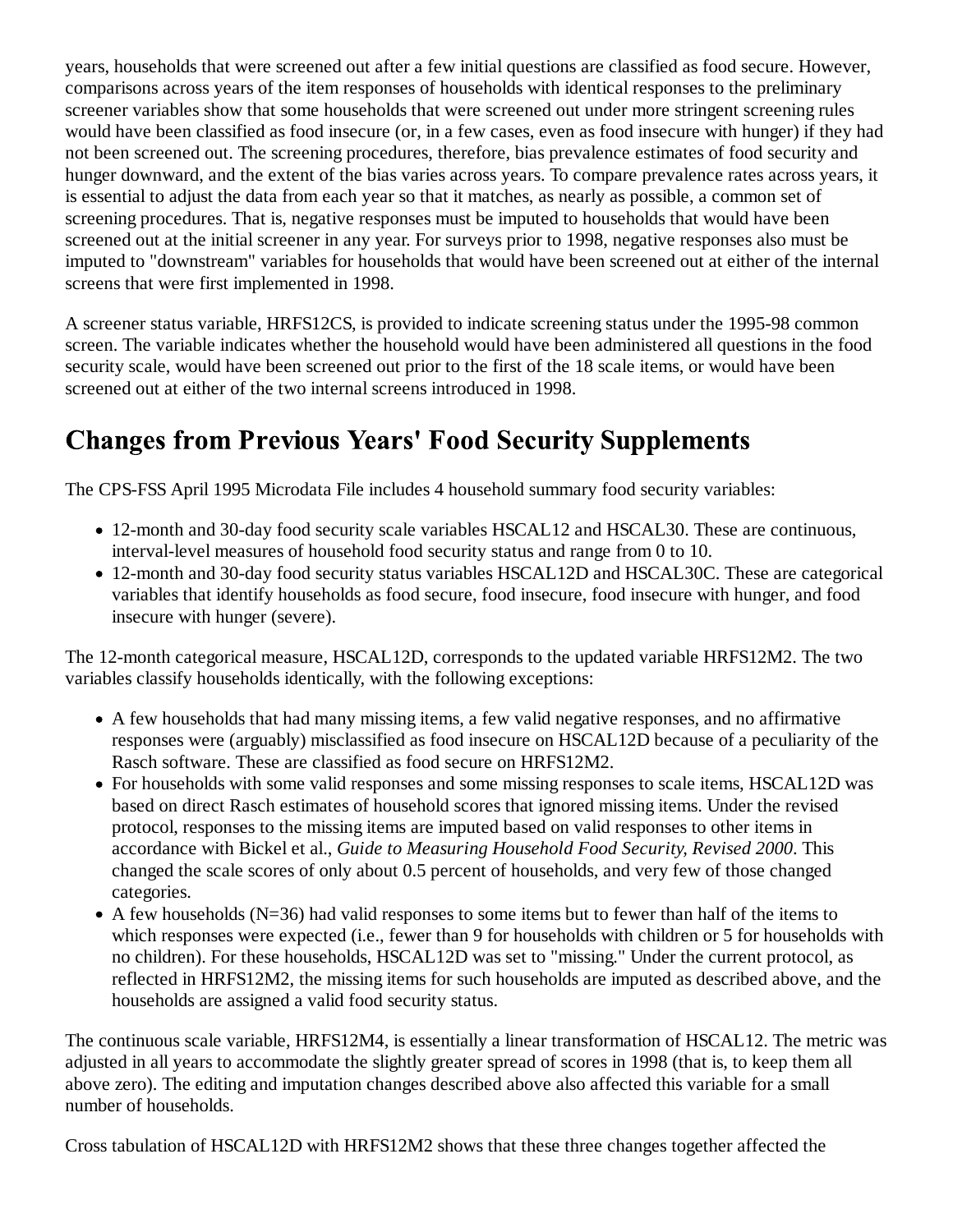categorical assignment of only 106 households (0.24 percent of supplement households). Linear regression of HRFS12M4 on HSCAL12 has an R2 of .999. Therefore, there is no need to reexamine analyses already carried out using the original variables. However, for future analysis, the revised variables are preferred.

The update file does not include 30-day food security variables. The original variables may be used, although they will include a few anomalies related to the problems described above.

# **Interview Households, Supplement Households, and Noninterview Households**

Noninterview households-those that were eligible for the survey but could not be contacted or that declined to complete the core labor force survey—are included in the CD-ROM file (but not in the Ferrett files). Interview status is indicated by the variable HRINTSTA, which has value of 1 for interviewed households, or by HRHTYPE, which is positive for interviewed households and zero for noninterview households. (There is only one record for each noninterview household.) Some households that completed the core labor force survey did not complete the Food Security Supplement. Supplement interview status is indicated by the variable HRSUPINT, which has a value of 1 for households that completed the supplement, 2 for households that completed the core but not the supplement, and -1 for core noninterview households.

# **Constructing Household Characteristics from Person Records**

To compute some household characteristics such as household size, presence of children, or presence of elderly members, it is necessary to identify the records of all persons in the same household. Households are uniquely and completely identified by State of residence (GESTCEN), household identifier (HRHHID), and household serial suffix (HSERSUF). Sort records within households by PERRP if the household reference person record must be the first record in the household. To match to other months' CPS files, add the HRMIS variable to the household identification, adjusting one of the files for the difference in survey month. For matching to the March annual demographic supplement, HRSERSUF may need to be recoded.

## **Weights-Estimating Population Distributions of Person and Household Characteristics**

The CPS is a complex probability sample, and interviewed households as well as persons in those households are assigned weights so that the full interviewed sample represents the total national noninstitutionalized population. Initial weights are assigned based on probability of selection into the sample, and weights are then adjusted iteratively to match population controls for selected demographic characteristics at State and national levels. There are two sets of household and person weights in this data file: (1) labor force survey weights and (2) Food Security Supplement weights.

The labor force survey weights, HWHHWGT for households and PWSSWGT for persons, are positive for persons in all interviewed households. These weights would be appropriate for analyzing whether households or persons who completed the supplement differed from those who declined to complete the supplement.

About 12 percent of households completed the core labor force survey but declined to complete the Food Security Supplement. The supplement weights, HHSUPWGT for households and PWSUPWGT for persons, are adjusted for supplement nonresponse so that the supplement respondents represent the national noninstitutionalized population. These weights are appropriate for estimating household distributions of variables in the Food Security Supplement, including food security status.